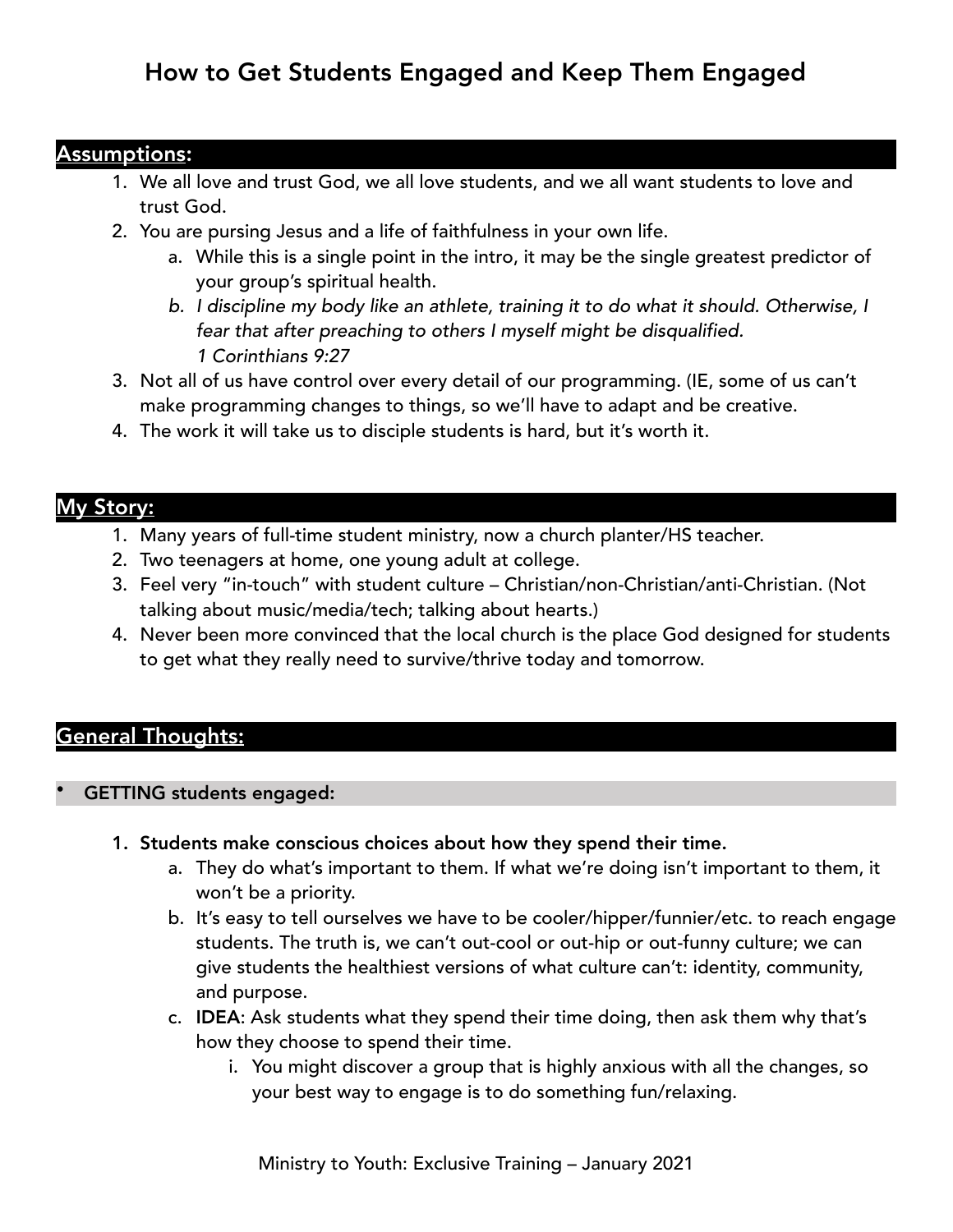- ii. You might discover a group that is struggling with an issue that you can address Biblically.
- iii. You might discover what your group most connects with.
	- 1. VCNO Spring DNOW, Summer Mission Camp, Fall ???
		- a. Old School Lock-Out!
			- i. 7pm Food/group-building games at church building
			- ii. 10-12ish Trampoline park parking lot snacks/game
			- iii. 1230ish-230ish Bowling parking lot snacks/game
			- iv. 3ish-5ish Indoor Rock climbing parking lot game
			- v. 530ish-630ish Breakfast @ iHop
			- vi. 7am Pickup

#### KEEPING students engaged DURING programming:

- 2. Students will be engaged with programming that is relevant to them.
	- a. Relevance may be different for every student, based on their personality, spiritual journey, etc.
		- i. You can't be all things to all people at all programs/events. Prayerfully set your focus and ruthlessly program to achieve it.
	- b. IDEA: Ask a few active students and a few fringe students to help you evaluate a program/event.
		- i. What did they like/dislike?
		- ii. What would their unchurched friend think (if appropriate)?
		- iii. What could you do different?
		- iv. What could they do different? (This question can lead to some great discussion about consumerism and leadership.)

## BONUS: Students can have long memories about bait-and-switch.

- a. If you plan an outreach and say, "Tonight all we're doing is playing games and hanging out," then you add a 5-minute Bible study, they might remember that the next time you plan an outreach.
	- i. If they bring a friend by saying, "It's just playing games and stuff," then you do something different, you hurt trust between you and your student AND between your student and their friend.
- b. If you plan a deeper Bible study or a specific study, then a bunch of time doing the same fun stuff you do in your normal programming, they might remember that the next time you plan something like that.
	- ii. If they've got a ton of homework, and they put it on hold to come to something extra that you're doing to help them deepen their faith, then you do something different, you hurt trust between you and your student.

## 3. Don't underestimate the power of student leadership.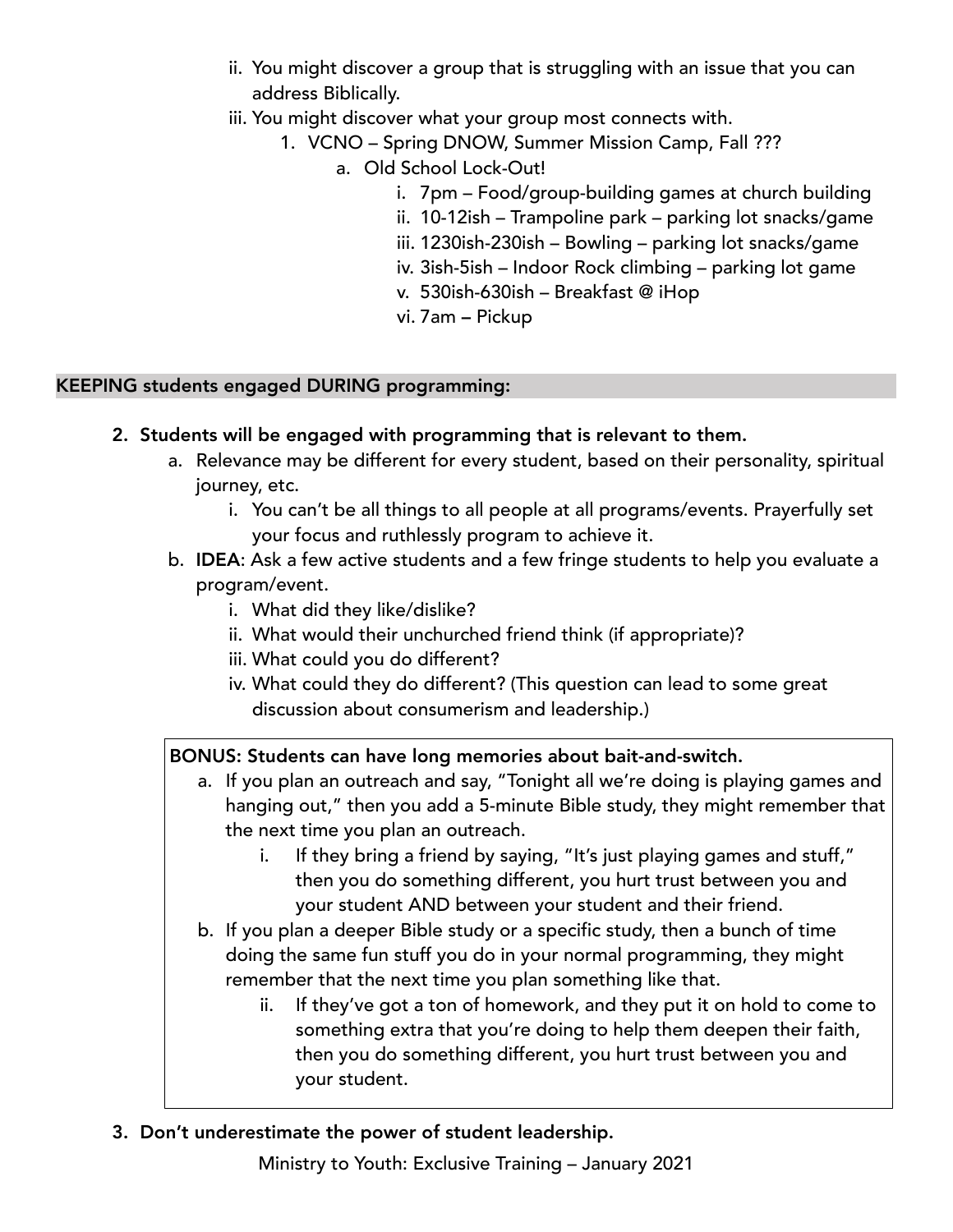- a. Vice-President Kamala Harris' inauguration was incredibly significant for girls, especially African-American and Asian-American girls. They could finally see someone who looked like them at the highest levels of leadership.
	- i. How many kids paid attention to the inauguration before this one?
		- 1. President Obama ... why? Same reason
- b. In your church, when students see people who look like them in leadership, they know it's a place they can belong and find purpose.
	- i. When students lead, quality sometimes goes down a little, but participation goes up a lot.
- c. One of the keys to unlocking relevance for students is to invite students to lead as much as possible.
- d. IDEA: Constantly ask yourself, "How can I invite students into leadership in this program/event?"
	- i. Many students are already ready.
	- ii. Other students are close.
	- iii. Your role is get them ready.
		- 1. I do it, you watch.
		- 2. I do it, you help.
		- 3. You do it, I help.
		- 4. You do it, I watch.
		- 5. You invite someone else to repeat the process.
- e. Please don't only focus on popular, outgoing, funny, musical, athletic students for leadership. Instead, pay attention to the students who are experiencing Kingdom life change and help them develop their voice.
	- i. The students (and types of students) you put up front will communicate tons about what you value.

## 4. Make room for relationships in everything.

- a. With adults …
	- i. Most important quality in your leaders authenticity
		- 1. NOT a buzz word
		- 2. Don't try to be cool, unless you're naturally cool
			- a. Most of us aren't, and that's OK, because most students aren't either
		- 3. Instead, encourage leaders to be themselves
			- a. If we've done a good job of building our teams, we'll have diversity in our leadership that allows us to connect with a greater diversity of students.
			- b. Hopefully we're helping our leaders become the best version of themselves as well.
- b. With other students …
	- i. Most connected yet disconnected generation ever.
		- 1. Students are lonely.

Ministry to Youth: Exclusive Training – January 2021